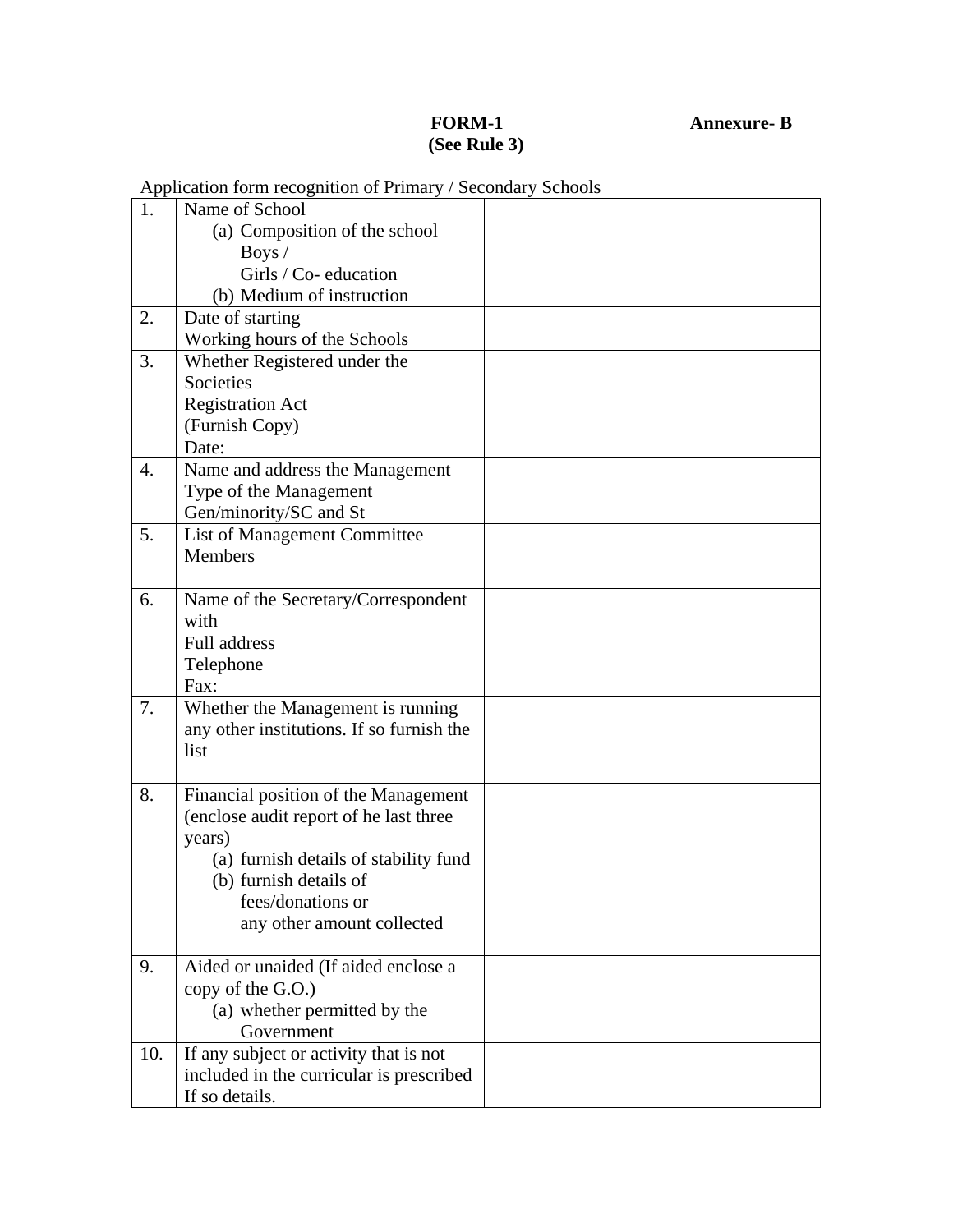| 11.          |                                                                                                                                                                                                                                                                                                                                                                             | Class or Classes to be recognized                                         |          |                                        |                                  |                               |
|--------------|-----------------------------------------------------------------------------------------------------------------------------------------------------------------------------------------------------------------------------------------------------------------------------------------------------------------------------------------------------------------------------|---------------------------------------------------------------------------|----------|----------------------------------------|----------------------------------|-------------------------------|
| Nomenclature |                                                                                                                                                                                                                                                                                                                                                                             | No. of Pupils of the date of<br>application in each<br>class/section      |          | Average attendance during the<br>month |                                  |                               |
| I            |                                                                                                                                                                                                                                                                                                                                                                             |                                                                           |          |                                        |                                  |                               |
| $\mathbf{I}$ |                                                                                                                                                                                                                                                                                                                                                                             |                                                                           |          |                                        |                                  |                               |
| III          |                                                                                                                                                                                                                                                                                                                                                                             |                                                                           |          |                                        |                                  |                               |
| IV           |                                                                                                                                                                                                                                                                                                                                                                             |                                                                           |          |                                        |                                  |                               |
| $\mathbf{V}$ |                                                                                                                                                                                                                                                                                                                                                                             |                                                                           |          |                                        |                                  |                               |
| VI           |                                                                                                                                                                                                                                                                                                                                                                             |                                                                           |          |                                        |                                  |                               |
|              | VII                                                                                                                                                                                                                                                                                                                                                                         |                                                                           |          |                                        |                                  |                               |
|              | VIII                                                                                                                                                                                                                                                                                                                                                                        |                                                                           |          |                                        |                                  |                               |
|              |                                                                                                                                                                                                                                                                                                                                                                             | If the additional sections have been sanctioned enclose copy of the order |          |                                        |                                  |                               |
| 12.          | (enclose a copy)                                                                                                                                                                                                                                                                                                                                                            | Year of latest recognition obtained                                       |          |                                        |                                  |                               |
| 13.          | <b>Staff Particulars</b>                                                                                                                                                                                                                                                                                                                                                    |                                                                           |          |                                        |                                  |                               |
| Sl.<br>No.   | Name of the<br>Teacher                                                                                                                                                                                                                                                                                                                                                      | Date of Birth                                                             |          | Qualification                          | Date of<br>entry into<br>service | Whether<br>approved or<br>not |
| $\mathbf{1}$ | $\overline{2}$                                                                                                                                                                                                                                                                                                                                                              | 3                                                                         |          | $\overline{4}$                         | 5                                | 6                             |
| 14.          |                                                                                                                                                                                                                                                                                                                                                                             |                                                                           |          |                                        |                                  |                               |
|              | Accommodation (enclose copy)<br>(a) Total area of the school buildings<br>No. of rooms / size<br>(i)<br>Rented or own<br>(ii)<br>(b) Total area of playground<br>(c) Toilet provided or not both for<br>staff and Students<br>(d) Electricity facility available or not<br>(e) Whether the special provision is<br>made in the school building for<br>disabled, children to |                                                                           |          |                                        |                                  |                               |
| 15.          |                                                                                                                                                                                                                                                                                                                                                                             | Drinking water facility provided or not                                   | Yes / No |                                        |                                  |                               |
| 16.          | Library $\overline{\phantom{a}}$<br>(a) No of Book set:<br>(b) Approximate value                                                                                                                                                                                                                                                                                            |                                                                           |          |                                        |                                  |                               |